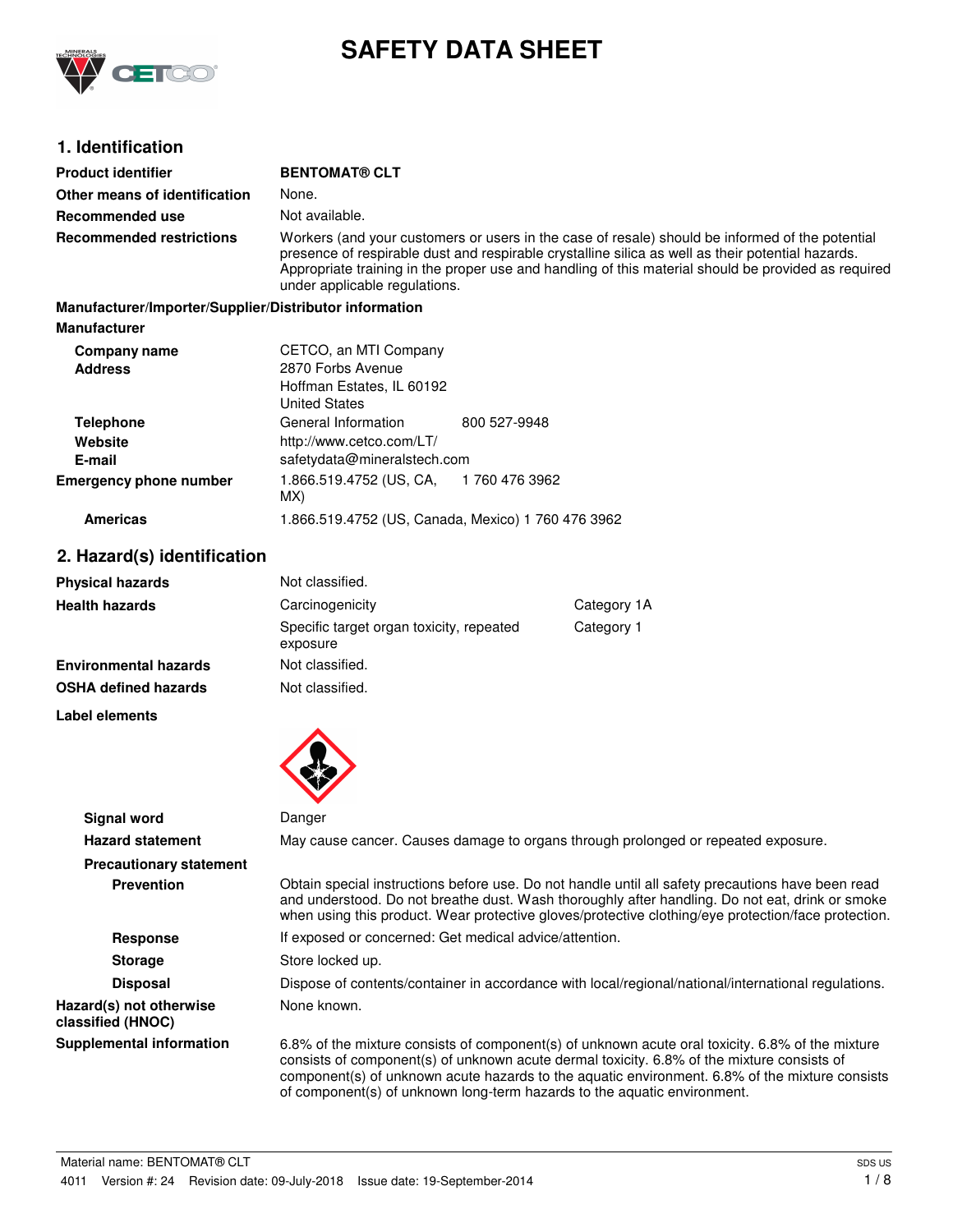# **3. Composition/information on ingredients**

**Mixtures**

| <b>Chemical name</b>                                                         | Common name and synonyms                                                                                                                                                                                                                                                                                                                                                                                                                                                                                                                                                                                    | <b>CAS number</b> | %          |
|------------------------------------------------------------------------------|-------------------------------------------------------------------------------------------------------------------------------------------------------------------------------------------------------------------------------------------------------------------------------------------------------------------------------------------------------------------------------------------------------------------------------------------------------------------------------------------------------------------------------------------------------------------------------------------------------------|-------------------|------------|
| QUARTZ (SIO2)                                                                |                                                                                                                                                                                                                                                                                                                                                                                                                                                                                                                                                                                                             | 14808-60-7        | $5 - 10$   |
| <b>CRISTOBALITE</b>                                                          |                                                                                                                                                                                                                                                                                                                                                                                                                                                                                                                                                                                                             | 14464-46-1        | $1 - < 3$  |
| Other components below reportable levels                                     |                                                                                                                                                                                                                                                                                                                                                                                                                                                                                                                                                                                                             |                   | $90 - 100$ |
|                                                                              | *Designates that a specific chemical identity and/or percentage of composition has been withheld as a trade secret.                                                                                                                                                                                                                                                                                                                                                                                                                                                                                         |                   |            |
| <b>Composition comments</b>                                                  | Occupational Exposure Limits for constituents are listed in Section 8. This product contains<br>naturally occurring crystalline silica (not listed in Annex I of Directive 67/548/EEC) in quantities less<br>than $6\%$ .                                                                                                                                                                                                                                                                                                                                                                                   |                   |            |
| 4. First-aid measures                                                        |                                                                                                                                                                                                                                                                                                                                                                                                                                                                                                                                                                                                             |                   |            |
| Inhalation                                                                   | If symptoms are experienced, remove source of contamination or move victim to fresh air. Call a<br>physician if symptoms develop or persist.                                                                                                                                                                                                                                                                                                                                                                                                                                                                |                   |            |
| <b>Skin contact</b>                                                          | Wash off with soap and water. Get medical attention if irritation develops and persists.                                                                                                                                                                                                                                                                                                                                                                                                                                                                                                                    |                   |            |
| Eye contact                                                                  | Flush eyes immediately with large amounts of water.                                                                                                                                                                                                                                                                                                                                                                                                                                                                                                                                                         |                   |            |
| Ingestion                                                                    | Rinse mouth. Get medical attention if symptoms occur.                                                                                                                                                                                                                                                                                                                                                                                                                                                                                                                                                       |                   |            |
| <b>Most important</b><br>symptoms/effects, acute and<br>delayed              | Prolonged exposure may cause chronic effects.                                                                                                                                                                                                                                                                                                                                                                                                                                                                                                                                                               |                   |            |
| Indication of immediate<br>medical attention and special<br>treatment needed | Provide general supportive measures and treat symptomatically. Keep victim under observation.<br>Symptoms may be delayed.                                                                                                                                                                                                                                                                                                                                                                                                                                                                                   |                   |            |
| <b>General information</b>                                                   | IF exposed or concerned: Get medical advice/attention. If you feel unwell, seek medical advice<br>(show the label where possible).                                                                                                                                                                                                                                                                                                                                                                                                                                                                          |                   |            |
| 5. Fire-fighting measures                                                    |                                                                                                                                                                                                                                                                                                                                                                                                                                                                                                                                                                                                             |                   |            |
| Suitable extinguishing media                                                 | Dry chemical, CO2, water spray or regular foam. Use any media suitable for the surrounding fires.                                                                                                                                                                                                                                                                                                                                                                                                                                                                                                           |                   |            |
| <b>Unsuitable extinguishing</b><br>media                                     | None known.                                                                                                                                                                                                                                                                                                                                                                                                                                                                                                                                                                                                 |                   |            |
| Specific hazards arising from<br>the chemical                                | During fire, gases hazardous to health may be formed.                                                                                                                                                                                                                                                                                                                                                                                                                                                                                                                                                       |                   |            |
| Special protective equipment<br>and precautions for firefighters             | As in any fire, wear self-contained breathing apparatus pressure-demand, MSHA/NIOSH<br>(approved or equivalent) and full protective gear.                                                                                                                                                                                                                                                                                                                                                                                                                                                                   |                   |            |
| <b>Fire fighting</b><br>equipment/instructions                               | Use water spray to cool unopened containers.                                                                                                                                                                                                                                                                                                                                                                                                                                                                                                                                                                |                   |            |
| <b>Specific methods</b>                                                      | Use standard firefighting procedures and consider the hazards of other involved materials.                                                                                                                                                                                                                                                                                                                                                                                                                                                                                                                  |                   |            |
| <b>General fire hazards</b>                                                  | Not a fire hazard. No unusual fire or explosion hazards noted.                                                                                                                                                                                                                                                                                                                                                                                                                                                                                                                                              |                   |            |
| 6. Accidental release measures                                               |                                                                                                                                                                                                                                                                                                                                                                                                                                                                                                                                                                                                             |                   |            |
| Personal precautions,<br>protective equipment and<br>emergency procedures    | Keep unnecessary personnel away. Keep people away from and upwind of spill/leak. Wear<br>appropriate protective equipment and clothing during clean-up. Wear a dust mask if dust is<br>generated above exposure limits. Ensure adequate ventilation. Local authorities should be advised<br>if significant spillages cannot be contained. For personal protection, see section 8 of the SDS.                                                                                                                                                                                                                |                   |            |
| <b>Methods and materials for</b><br>containment and cleaning up              | Avoid the generation of dusts during clean-up. This product is miscible in water. Collect dust or<br>particulates using a vacuum cleaner with a HEPA filter. Stop the flow of material, if this is without<br>risk. Following product recovery, flush area with water. Put material in suitable, covered, labeled<br>containers. For waste disposal, see section 13 of the SDS. None necessary. Reduce airborne dust<br>and prevent scattering by moistening with water.                                                                                                                                    |                   |            |
| <b>Environmental precautions</b>                                             | Avoid discharge into drains, water courses or onto the ground.                                                                                                                                                                                                                                                                                                                                                                                                                                                                                                                                              |                   |            |
| 7. Handling and storage                                                      |                                                                                                                                                                                                                                                                                                                                                                                                                                                                                                                                                                                                             |                   |            |
| Precautions for safe handling                                                | Obtain special instructions before use. Do not handle until all safety precautions have been read<br>and understood. Keep formation of airborne dusts to a minimum. Provide appropriate exhaust<br>ventilation at places where dust is formed. Do not breathe dust. Avoid prolonged exposure. When<br>using, do not eat, drink or smoke. Should be handled in closed systems, if possible. In case of<br>insufficient ventilation, wear suitable respiratory equipment. Wear appropriate personal protective<br>equipment. Wash hands thoroughly after handling. Observe good industrial hygiene practices. |                   |            |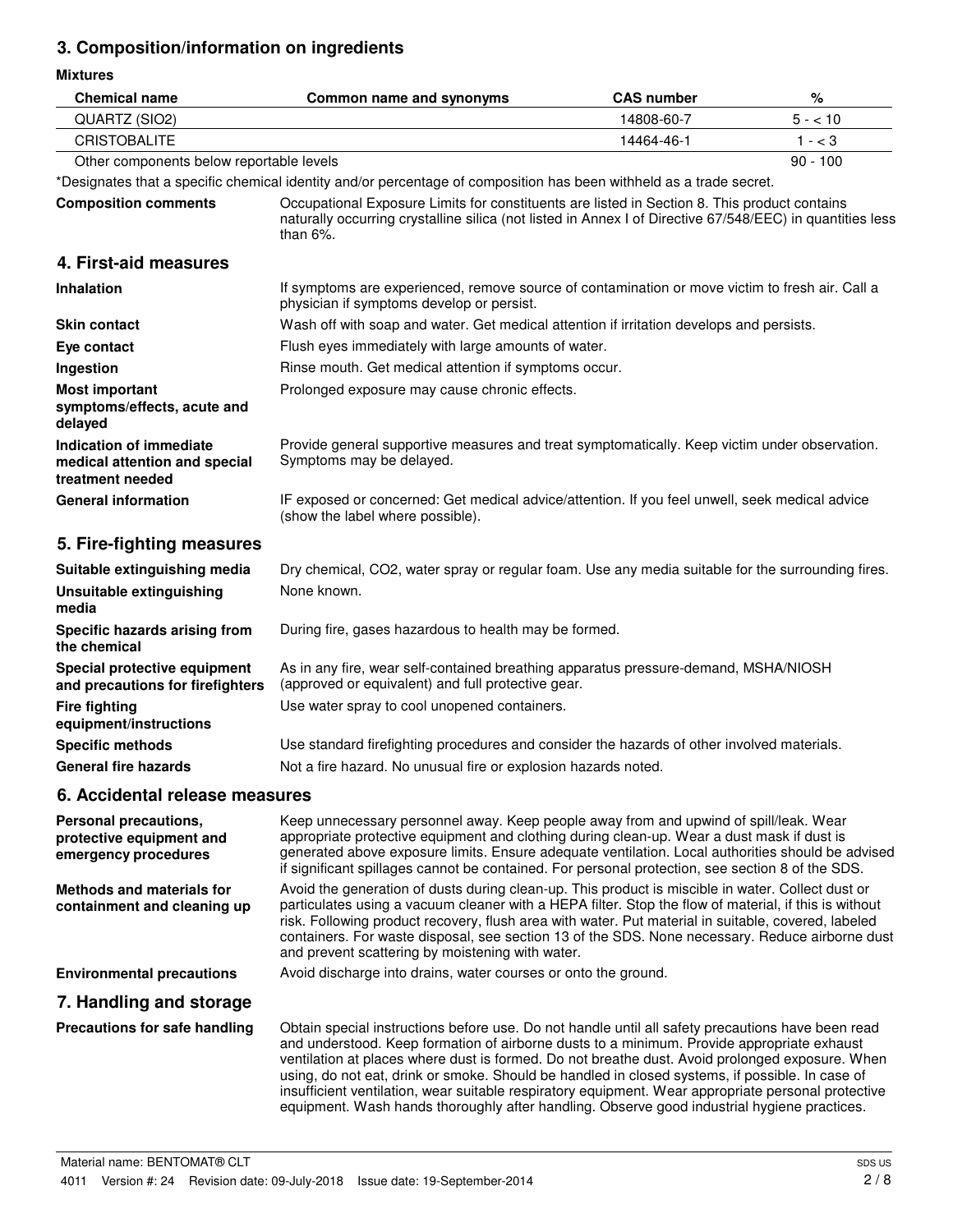Store locked up. No special restrictions on storage with other products. Store in original tightly closed container. No special storage conditions required. Guard against dust accumulation of this material. Keep out of the reach of children. Store away from incompatible materials (see Section 10 of the SDS).

# **8. Exposure controls/personal protection**

#### **Occupational exposure limits**

The following constituents are the only constituents of the product which have a PEL, TLV or other recommended exposure limit. At this time, the other constituents have no known exposure limits.

| <b>Components</b>                           | US. OSHA Table Z-1 Limits for Air Contaminants (29 CFR 1910.1000)<br><b>Type</b> | Value                                                                                                                                                                                                                                                                                                                                                                                                                                                                                                                                                                                                                                                                                                                                                        | <b>Form</b>          |
|---------------------------------------------|----------------------------------------------------------------------------------|--------------------------------------------------------------------------------------------------------------------------------------------------------------------------------------------------------------------------------------------------------------------------------------------------------------------------------------------------------------------------------------------------------------------------------------------------------------------------------------------------------------------------------------------------------------------------------------------------------------------------------------------------------------------------------------------------------------------------------------------------------------|----------------------|
| <b>CRISTOBALITE (CAS</b><br>14464-46-1)     | PEL                                                                              | $0.05$ mg/m $3$                                                                                                                                                                                                                                                                                                                                                                                                                                                                                                                                                                                                                                                                                                                                              | Respirable dust.     |
| QUARTZ (SIO2) (CAS<br>14808-60-7)           | <b>PEL</b>                                                                       | $0.05$ mg/m $3$                                                                                                                                                                                                                                                                                                                                                                                                                                                                                                                                                                                                                                                                                                                                              | Respirable dust.     |
| US. OSHA Table Z-3 (29 CFR 1910.1000)       |                                                                                  |                                                                                                                                                                                                                                                                                                                                                                                                                                                                                                                                                                                                                                                                                                                                                              |                      |
| <b>Components</b>                           | <b>Type</b>                                                                      | Value                                                                                                                                                                                                                                                                                                                                                                                                                                                                                                                                                                                                                                                                                                                                                        | <b>Form</b>          |
| CRISTOBALITE (CAS<br>14464-46-1)            | <b>TWA</b>                                                                       | $0.05$ mg/m $3$                                                                                                                                                                                                                                                                                                                                                                                                                                                                                                                                                                                                                                                                                                                                              | Respirable.          |
|                                             |                                                                                  | 1.2 mppcf                                                                                                                                                                                                                                                                                                                                                                                                                                                                                                                                                                                                                                                                                                                                                    | Respirable.          |
| QUARTZ (SIO2) (CAS<br>14808-60-7)           | <b>TWA</b>                                                                       | $0.1$ mg/m $3$                                                                                                                                                                                                                                                                                                                                                                                                                                                                                                                                                                                                                                                                                                                                               | Respirable.          |
|                                             |                                                                                  | 2.4 mppcf                                                                                                                                                                                                                                                                                                                                                                                                                                                                                                                                                                                                                                                                                                                                                    | Respirable.          |
| <b>Constituents</b>                         | <b>Type</b>                                                                      | Value                                                                                                                                                                                                                                                                                                                                                                                                                                                                                                                                                                                                                                                                                                                                                        | <b>Form</b>          |
| <b>TRADE SECRET</b>                         | <b>TWA</b>                                                                       | $5$ mg/m $3$                                                                                                                                                                                                                                                                                                                                                                                                                                                                                                                                                                                                                                                                                                                                                 | Respirable fraction. |
|                                             |                                                                                  | $15 \text{ mg/m}$ 3                                                                                                                                                                                                                                                                                                                                                                                                                                                                                                                                                                                                                                                                                                                                          | Total dust.          |
|                                             |                                                                                  | 50 mppcf                                                                                                                                                                                                                                                                                                                                                                                                                                                                                                                                                                                                                                                                                                                                                     | Total dust.          |
|                                             |                                                                                  | 15 mppcf                                                                                                                                                                                                                                                                                                                                                                                                                                                                                                                                                                                                                                                                                                                                                     | Respirable fraction. |
| <b>US. ACGIH Threshold Limit Values</b>     |                                                                                  |                                                                                                                                                                                                                                                                                                                                                                                                                                                                                                                                                                                                                                                                                                                                                              |                      |
| <b>Components</b>                           | <b>Type</b>                                                                      | Value                                                                                                                                                                                                                                                                                                                                                                                                                                                                                                                                                                                                                                                                                                                                                        | Form                 |
| <b>CRISTOBALITE (CAS</b><br>14464-46-1)     | <b>TWA</b>                                                                       | $0.025$ mg/m3                                                                                                                                                                                                                                                                                                                                                                                                                                                                                                                                                                                                                                                                                                                                                | Respirable fraction. |
| QUARTZ (SIO2) (CAS<br>14808-60-7)           | <b>TWA</b>                                                                       | $0.025$ mg/m $3$                                                                                                                                                                                                                                                                                                                                                                                                                                                                                                                                                                                                                                                                                                                                             | Respirable fraction. |
| US. NIOSH: Pocket Guide to Chemical Hazards |                                                                                  |                                                                                                                                                                                                                                                                                                                                                                                                                                                                                                                                                                                                                                                                                                                                                              |                      |
| <b>Components</b>                           | <b>Type</b>                                                                      | Value                                                                                                                                                                                                                                                                                                                                                                                                                                                                                                                                                                                                                                                                                                                                                        | Form                 |
| <b>CRISTOBALITE (CAS</b><br>14464-46-1)     | <b>TWA</b>                                                                       | $0.05$ mg/m $3$                                                                                                                                                                                                                                                                                                                                                                                                                                                                                                                                                                                                                                                                                                                                              | Respirable dust.     |
| QUARTZ (SIO2) (CAS<br>14808-60-7)           | <b>TWA</b>                                                                       | $0.05$ mg/m $3$                                                                                                                                                                                                                                                                                                                                                                                                                                                                                                                                                                                                                                                                                                                                              | Respirable dust.     |
| <b>Biological limit values</b>              | No biological exposure limits noted for the ingredient(s).                       |                                                                                                                                                                                                                                                                                                                                                                                                                                                                                                                                                                                                                                                                                                                                                              |                      |
| <b>Exposure guidelines</b>                  | should be monitored and controlled.                                              | Occupational exposure to nuisance dust (total and respirable) and respirable crystalline silica                                                                                                                                                                                                                                                                                                                                                                                                                                                                                                                                                                                                                                                              |                      |
| Appropriate engineering<br>controls         |                                                                                  | If engineering measures are not sufficient to maintain concentrations of dust particulates below the<br>OEL, suitable respiratory protection must be worn. Good general ventilation (typically 10 air<br>changes per hour) should be used. Ventilation rates should be matched to conditions. If<br>applicable, use process enclosures, local exhaust ventilation, or other engineering controls to<br>maintain airborne levels below recommended exposure limits. If exposure limits have not been<br>established, maintain airborne levels to an acceptable level. If material is ground, cut, or used in<br>any operation which may generate dusts, use appropriate local exhaust ventilation to keep<br>exposures below the recommended exposure limits. |                      |
|                                             | Individual protection measures, such as personal protective equipment            |                                                                                                                                                                                                                                                                                                                                                                                                                                                                                                                                                                                                                                                                                                                                                              |                      |
| Eye/face protection                         | Wear dust goggles.                                                               |                                                                                                                                                                                                                                                                                                                                                                                                                                                                                                                                                                                                                                                                                                                                                              |                      |
| <b>Skin protection</b>                      |                                                                                  |                                                                                                                                                                                                                                                                                                                                                                                                                                                                                                                                                                                                                                                                                                                                                              |                      |
| <b>Hand protection</b>                      | Wear appropriate chemical resistant gloves.                                      |                                                                                                                                                                                                                                                                                                                                                                                                                                                                                                                                                                                                                                                                                                                                                              |                      |

**Other** Use of an impervious apron is recommended. No special protective equipment required.

Material name: BENTOMAT® CLT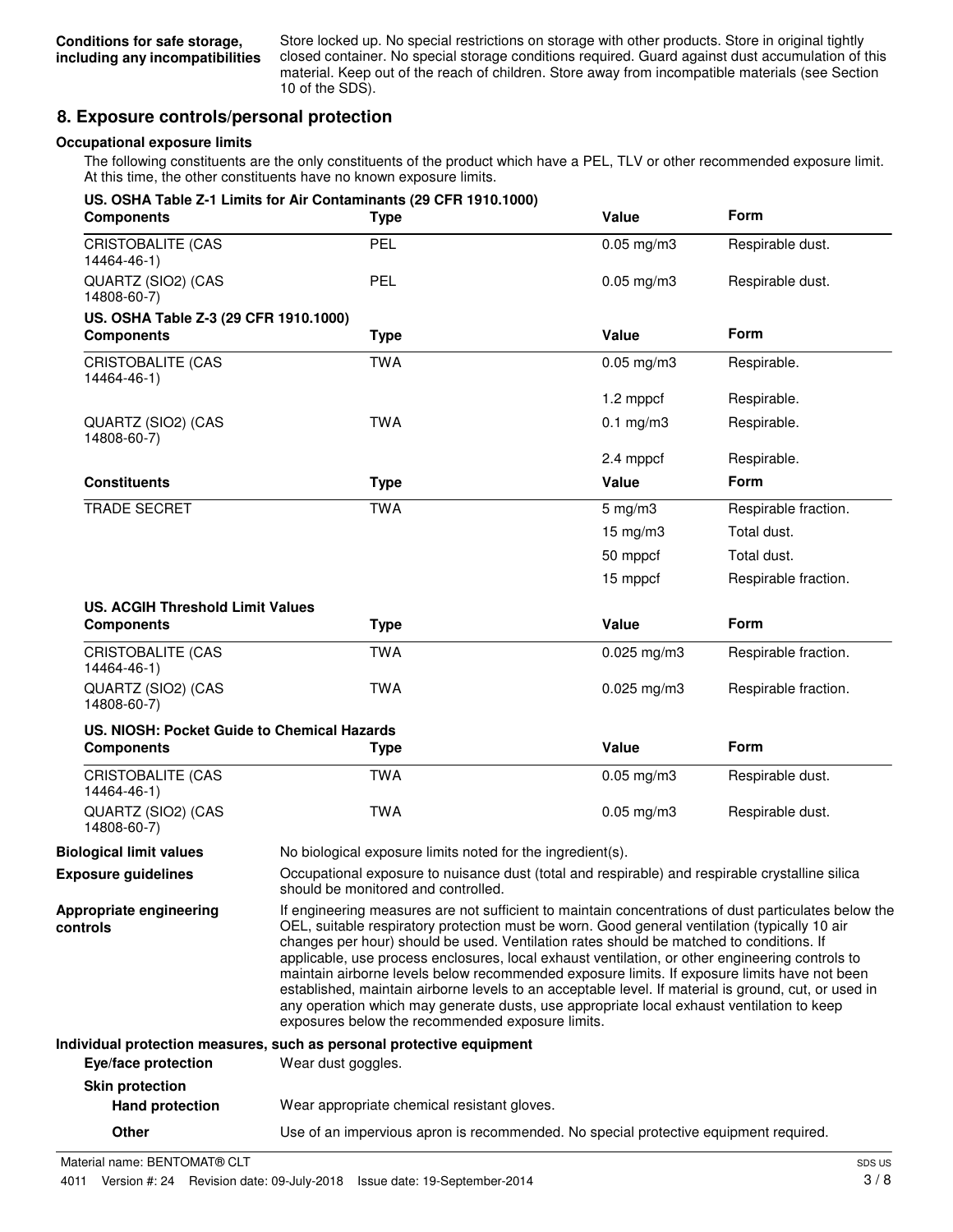| <b>Respiratory protection</b>     | Use a particulate filter respirator for particulate concentrations exceeding the Occupational<br>Exposure Limit.                                                                                                                                                                                                                                                                 |
|-----------------------------------|----------------------------------------------------------------------------------------------------------------------------------------------------------------------------------------------------------------------------------------------------------------------------------------------------------------------------------------------------------------------------------|
| <b>Thermal hazards</b>            | Wear appropriate thermal protective clothing, when necessary.                                                                                                                                                                                                                                                                                                                    |
| General hygiene<br>considerations | Observe any medical surveillance requirements. Always observe good personal hygiene<br>measures, such as washing after handling the material and before eating, drinking, and/or<br>smoking. Routinely wash work clothing and protective equipment to remove contaminants. Eye<br>wash fountain is recommended. Use good industrial hygiene practices in handling this material. |

# **9. Physical and chemical properties**

|                  | Appearance                                        | The product consists of bentonite granules between geotextile layers                          |  |  |
|------------------|---------------------------------------------------|-----------------------------------------------------------------------------------------------|--|--|
|                  | <b>Physical state</b>                             | Solid.                                                                                        |  |  |
|                  | <b>Form</b>                                       | Solid. Mat or Fabric                                                                          |  |  |
|                  | <b>Color</b>                                      | Various.                                                                                      |  |  |
| Odor             |                                                   | None.                                                                                         |  |  |
|                  | <b>Odor threshold</b>                             | Not available.                                                                                |  |  |
| рH               |                                                   | Not available.                                                                                |  |  |
|                  | Melting point/freezing point                      | Not available.                                                                                |  |  |
| range            | Initial boiling point and boiling                 | Not available.                                                                                |  |  |
|                  | <b>Flash point</b>                                | Not flammable                                                                                 |  |  |
|                  | <b>Evaporation rate</b>                           | Not available.                                                                                |  |  |
|                  | Flammability (solid, gas)                         | Not available.                                                                                |  |  |
|                  | Upper/lower flammability or explosive limits      |                                                                                               |  |  |
|                  | <b>Flammability limit - lower</b><br>(%)          | Not explosive                                                                                 |  |  |
|                  | <b>Flammability limit - upper</b><br>(%)          | Not explosive                                                                                 |  |  |
|                  | Explosive limit - lower (%)                       | Not available.                                                                                |  |  |
|                  | Explosive limit - upper (%)                       | Not available.                                                                                |  |  |
|                  | Vapor pressure                                    | 0.00001 hPa estimated                                                                         |  |  |
|                  | <b>Vapor density</b>                              | Not available.                                                                                |  |  |
|                  | <b>Relative density</b>                           | Not available.                                                                                |  |  |
|                  | Solubility(ies)                                   |                                                                                               |  |  |
|                  | <b>Solubility (water)</b>                         | Negligible                                                                                    |  |  |
|                  | <b>Partition coefficient</b><br>(n-octanol/water) | Not available.                                                                                |  |  |
|                  | <b>Auto-ignition temperature</b>                  | Not available.                                                                                |  |  |
|                  | <b>Decomposition temperature</b>                  | Not available.                                                                                |  |  |
| <b>Viscosity</b> |                                                   | Not available.                                                                                |  |  |
|                  | <b>Other information</b>                          |                                                                                               |  |  |
|                  | <b>Explosive properties</b>                       | Not explosive.                                                                                |  |  |
|                  | <b>Oxidizing properties</b>                       | Not oxidizing.                                                                                |  |  |
|                  | <b>Percent volatile</b>                           | 0 % estimated                                                                                 |  |  |
|                  | <b>VOC</b>                                        | <b>CARB</b>                                                                                   |  |  |
|                  | 10. Stability and reactivity                      |                                                                                               |  |  |
| Reactivity       |                                                   | The product is stable and non-reactive under normal conditions of use, storage and transport. |  |  |
|                  | <b>Chemical stability</b>                         | Stable at normal conditions.                                                                  |  |  |
| reactions        | <b>Possibility of hazardous</b>                   | Will not occur.                                                                               |  |  |
|                  | <b>Conditions to avoid</b>                        | Contact with incompatible materials.                                                          |  |  |
|                  | Incompatible materials                            | Powerful oxidizers. Chlorine. None known.                                                     |  |  |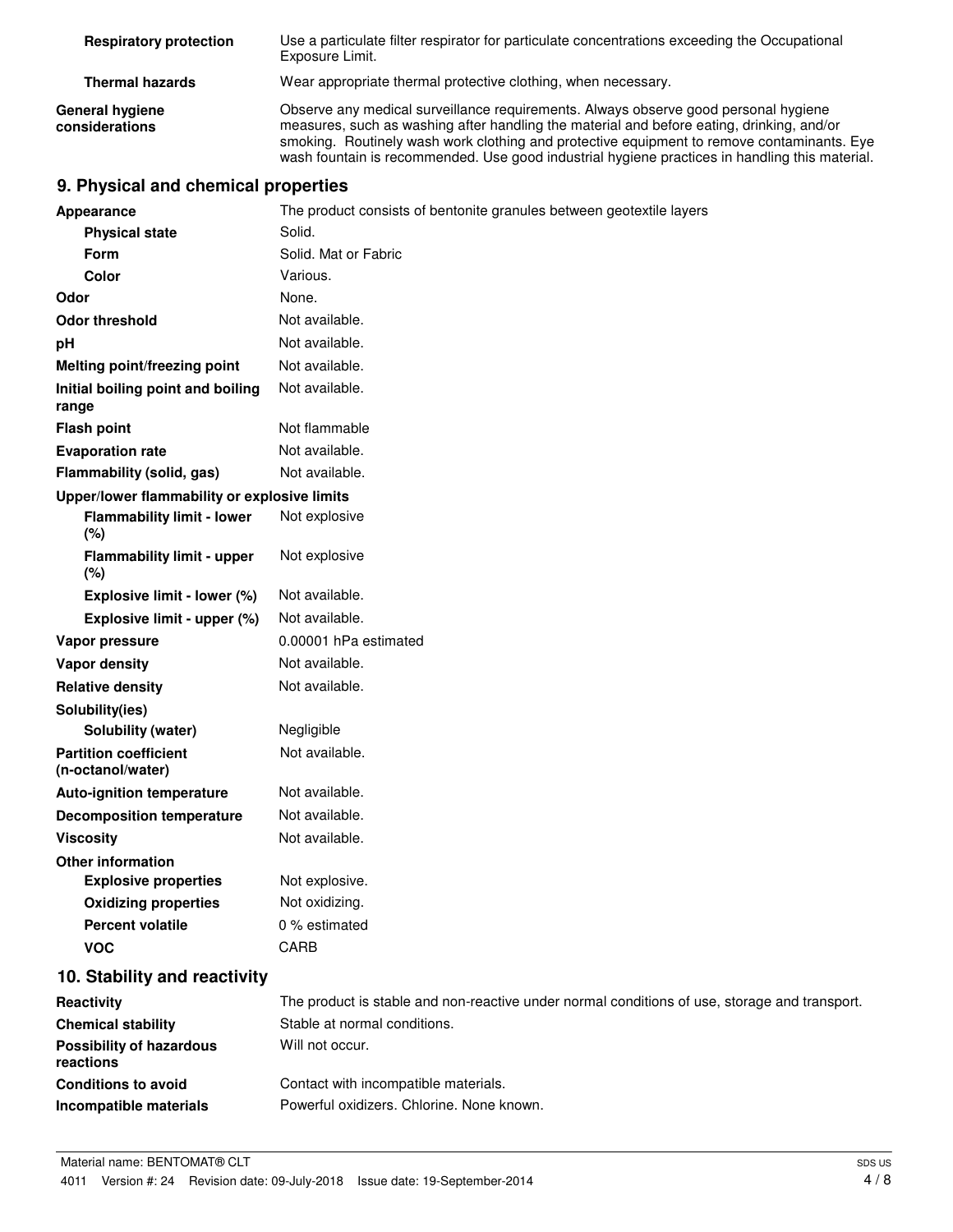# **11. Toxicological information**

# **Information on likely routes of exposure**

| <b>Inhalation</b>                                                                  | Prolonged inhalation may be harmful.                     |
|------------------------------------------------------------------------------------|----------------------------------------------------------|
| <b>Skin contact</b>                                                                | No adverse effects due to skin contact are expected.     |
| Eye contact                                                                        | Direct contact with eyes may cause temporary irritation. |
| Ingestion                                                                          | Expected to be a low ingestion hazard.                   |
| Symptoms related to the<br>physical, chemical and<br>toxicological characteristics | Direct contact with eyes may cause temporary irritation. |

#### **Information on toxicological effects**

| <b>Acute toxicity</b>                                           | Not known.                                                                                                                                                                                                                                                                                                                                                                                                                                                                                                                                                                                                                                                                                                                                                                                                                                                                                                                                                                                                                                                                                                                                                                                                                                                                                                                                                                                                                                                                                                                                                                                         |                                                                                                                     |  |
|-----------------------------------------------------------------|----------------------------------------------------------------------------------------------------------------------------------------------------------------------------------------------------------------------------------------------------------------------------------------------------------------------------------------------------------------------------------------------------------------------------------------------------------------------------------------------------------------------------------------------------------------------------------------------------------------------------------------------------------------------------------------------------------------------------------------------------------------------------------------------------------------------------------------------------------------------------------------------------------------------------------------------------------------------------------------------------------------------------------------------------------------------------------------------------------------------------------------------------------------------------------------------------------------------------------------------------------------------------------------------------------------------------------------------------------------------------------------------------------------------------------------------------------------------------------------------------------------------------------------------------------------------------------------------------|---------------------------------------------------------------------------------------------------------------------|--|
| <b>Components</b>                                               | <b>Species</b>                                                                                                                                                                                                                                                                                                                                                                                                                                                                                                                                                                                                                                                                                                                                                                                                                                                                                                                                                                                                                                                                                                                                                                                                                                                                                                                                                                                                                                                                                                                                                                                     | <b>Test Results</b>                                                                                                 |  |
| CRISTOBALITE (CAS 14464-46-1)                                   |                                                                                                                                                                                                                                                                                                                                                                                                                                                                                                                                                                                                                                                                                                                                                                                                                                                                                                                                                                                                                                                                                                                                                                                                                                                                                                                                                                                                                                                                                                                                                                                                    |                                                                                                                     |  |
| <b>Acute</b>                                                    |                                                                                                                                                                                                                                                                                                                                                                                                                                                                                                                                                                                                                                                                                                                                                                                                                                                                                                                                                                                                                                                                                                                                                                                                                                                                                                                                                                                                                                                                                                                                                                                                    |                                                                                                                     |  |
| Oral                                                            |                                                                                                                                                                                                                                                                                                                                                                                                                                                                                                                                                                                                                                                                                                                                                                                                                                                                                                                                                                                                                                                                                                                                                                                                                                                                                                                                                                                                                                                                                                                                                                                                    |                                                                                                                     |  |
| LD50                                                            | Rat                                                                                                                                                                                                                                                                                                                                                                                                                                                                                                                                                                                                                                                                                                                                                                                                                                                                                                                                                                                                                                                                                                                                                                                                                                                                                                                                                                                                                                                                                                                                                                                                | > 22500 mg/kg                                                                                                       |  |
| <b>Skin corrosion/irritation</b>                                |                                                                                                                                                                                                                                                                                                                                                                                                                                                                                                                                                                                                                                                                                                                                                                                                                                                                                                                                                                                                                                                                                                                                                                                                                                                                                                                                                                                                                                                                                                                                                                                                    | Prolonged skin contact may cause temporary irritation.                                                              |  |
| Serious eye damage/eye<br>irritation                            |                                                                                                                                                                                                                                                                                                                                                                                                                                                                                                                                                                                                                                                                                                                                                                                                                                                                                                                                                                                                                                                                                                                                                                                                                                                                                                                                                                                                                                                                                                                                                                                                    | Mild irritant to eyes (according to the modified Kay & Calandra criteria)                                           |  |
| Respiratory or skin sensitization                               |                                                                                                                                                                                                                                                                                                                                                                                                                                                                                                                                                                                                                                                                                                                                                                                                                                                                                                                                                                                                                                                                                                                                                                                                                                                                                                                                                                                                                                                                                                                                                                                                    |                                                                                                                     |  |
| <b>Respiratory sensitization</b>                                | Not a respiratory sensitizer.                                                                                                                                                                                                                                                                                                                                                                                                                                                                                                                                                                                                                                                                                                                                                                                                                                                                                                                                                                                                                                                                                                                                                                                                                                                                                                                                                                                                                                                                                                                                                                      |                                                                                                                     |  |
| <b>Skin sensitization</b>                                       | being a skin irritant.                                                                                                                                                                                                                                                                                                                                                                                                                                                                                                                                                                                                                                                                                                                                                                                                                                                                                                                                                                                                                                                                                                                                                                                                                                                                                                                                                                                                                                                                                                                                                                             | According to the classification criteria of the European Union, the product is not considered as                    |  |
| Germ cell mutagenicity                                          |                                                                                                                                                                                                                                                                                                                                                                                                                                                                                                                                                                                                                                                                                                                                                                                                                                                                                                                                                                                                                                                                                                                                                                                                                                                                                                                                                                                                                                                                                                                                                                                                    | No data available to indicate product or any components present at greater than 0.1% are<br>mutagenic or genotoxic. |  |
| Carcinogenicity                                                 | In 1997, IARC (the International Agency for Research on Cancer) concluded that crystalline silica<br>inhaled from occupational sources can cause lung cancer in humans. However in making the<br>overall evaluation, IARC noted that "carcinogenicity was not detected in all industrial<br>circumstances studied. Carcinogenicity may be dependent on inherent characteristics of the<br>crystalline silica or on external factors affecting its biological activity or distribution of its<br>polymorphs." (IARC Monographs on the evaluation of the carcinogenic risks of chemicals to<br>humans, Silica, silicates dust and organic fibres, 1997, Vol. 68, IARC, Lyon, France.) In June<br>2003, SCOEL (the EU Scientific Committee on Occupational Exposure Limits) concluded that the<br>main effect in humans of the inhalation of respirable crystalline silica dust is silicosis. "There is<br>sufficient information to conclude that the relative risk of lung cancer is increased in persons with<br>silicosis (and, apparently, not in employees without silicosis exposed to silica dust in quarries and<br>in the ceramic industry). Therefore, preventing the onset of silicosis will also reduce the cancer<br>risk" (SCOEL SUM Doc 94-final, June 2003) According to the current state of the art, worker<br>protection against silicosis can be consistently assured by respecting the existing regulatory<br>occupational exposure limits. May cause cancer. Occupational exposure to respirable dust and<br>respirable crystalline silica should be monitored and controlled. |                                                                                                                     |  |
| IARC Monographs. Overall Evaluation of Carcinogenicity          |                                                                                                                                                                                                                                                                                                                                                                                                                                                                                                                                                                                                                                                                                                                                                                                                                                                                                                                                                                                                                                                                                                                                                                                                                                                                                                                                                                                                                                                                                                                                                                                                    |                                                                                                                     |  |
| CRISTOBALITE (CAS 14464-46-1)<br>QUARTZ (SIO2) (CAS 14808-60-7) |                                                                                                                                                                                                                                                                                                                                                                                                                                                                                                                                                                                                                                                                                                                                                                                                                                                                                                                                                                                                                                                                                                                                                                                                                                                                                                                                                                                                                                                                                                                                                                                                    | 1 Carcinogenic to humans.<br>1 Carcinogenic to humans.                                                              |  |
| OSHA Specifically Regulated Substances (29 CFR 1910.1001-1052)  |                                                                                                                                                                                                                                                                                                                                                                                                                                                                                                                                                                                                                                                                                                                                                                                                                                                                                                                                                                                                                                                                                                                                                                                                                                                                                                                                                                                                                                                                                                                                                                                                    |                                                                                                                     |  |
| CRISTOBALITE (CAS 14464-46-1)<br>QUARTZ (SIO2) (CAS 14808-60-7) |                                                                                                                                                                                                                                                                                                                                                                                                                                                                                                                                                                                                                                                                                                                                                                                                                                                                                                                                                                                                                                                                                                                                                                                                                                                                                                                                                                                                                                                                                                                                                                                                    | Cancer<br>Cancer                                                                                                    |  |
| US. National Toxicology Program (NTP) Report on Carcinogens     |                                                                                                                                                                                                                                                                                                                                                                                                                                                                                                                                                                                                                                                                                                                                                                                                                                                                                                                                                                                                                                                                                                                                                                                                                                                                                                                                                                                                                                                                                                                                                                                                    |                                                                                                                     |  |
| CRISTOBALITE (CAS 14464-46-1)                                   |                                                                                                                                                                                                                                                                                                                                                                                                                                                                                                                                                                                                                                                                                                                                                                                                                                                                                                                                                                                                                                                                                                                                                                                                                                                                                                                                                                                                                                                                                                                                                                                                    | Known To Be Human Carcinogen.<br>Reasonably Anticipated to be a Human Carcinogen.                                   |  |
| QUARTZ (SIO2) (CAS 14808-60-7)                                  |                                                                                                                                                                                                                                                                                                                                                                                                                                                                                                                                                                                                                                                                                                                                                                                                                                                                                                                                                                                                                                                                                                                                                                                                                                                                                                                                                                                                                                                                                                                                                                                                    | Known To Be Human Carcinogen.                                                                                       |  |
| <b>Reproductive toxicity</b>                                    |                                                                                                                                                                                                                                                                                                                                                                                                                                                                                                                                                                                                                                                                                                                                                                                                                                                                                                                                                                                                                                                                                                                                                                                                                                                                                                                                                                                                                                                                                                                                                                                                    | This product is not expected to cause reproductive or developmental effects.                                        |  |
| Specific target organ toxicity -<br>single exposure             | Not classified.                                                                                                                                                                                                                                                                                                                                                                                                                                                                                                                                                                                                                                                                                                                                                                                                                                                                                                                                                                                                                                                                                                                                                                                                                                                                                                                                                                                                                                                                                                                                                                                    |                                                                                                                     |  |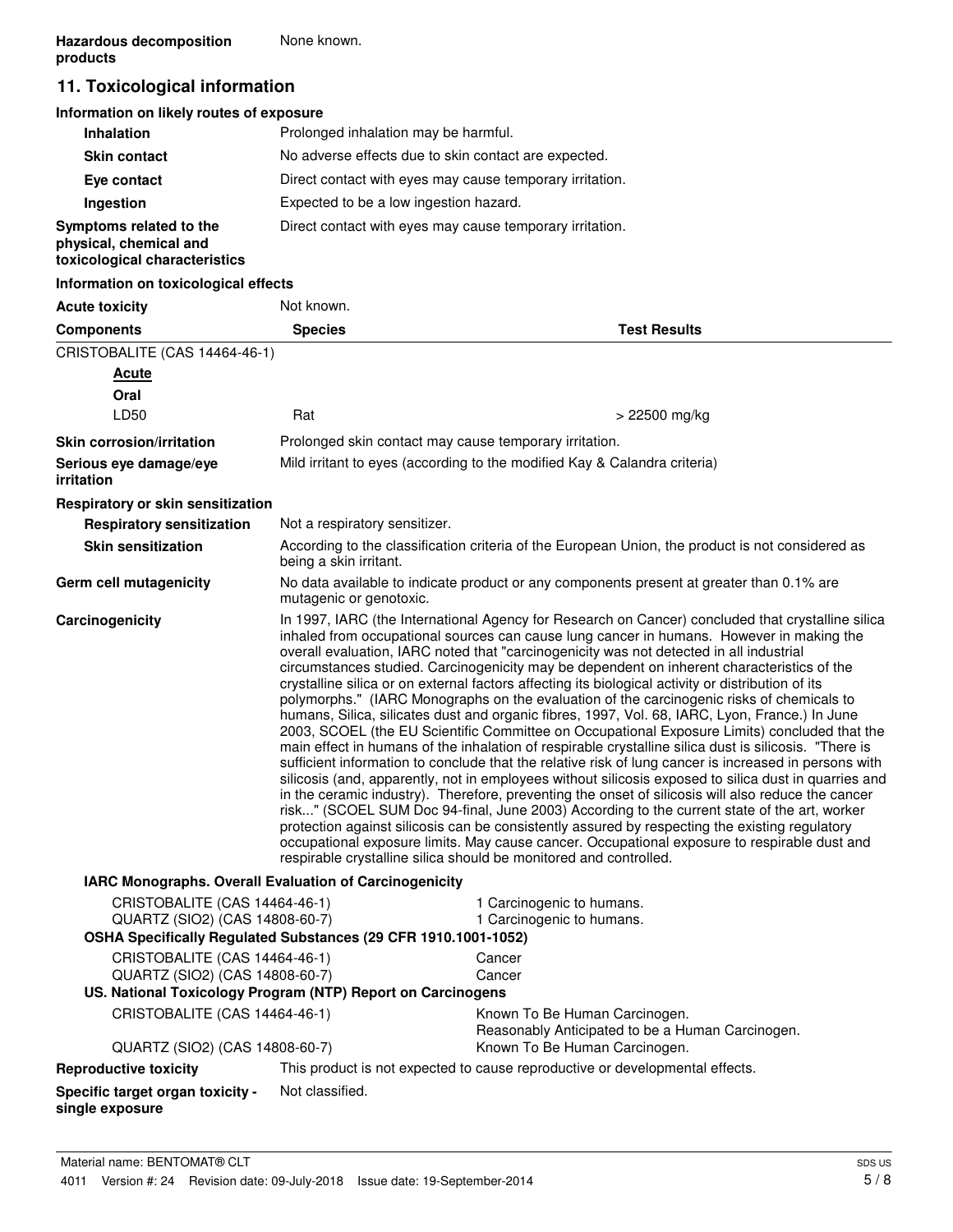**Specific target organ toxicity repeated exposure**

Causes damage to organs through prolonged or repeated exposure.

**Aspiration hazard** Not an aspiration hazard.

**Chronic effects** In 1997, IARC (the International Agency for Research on Cancer) concluded that crystalline silica inhaled from occupational sources can cause lung cancer in humans. However in making the overall evaluation, IARC noted that "carcinogenicity was not detected in all industrial circumstances studied. Carcinogenicity may be dependent on inherent characteristics of the crystalline silica or on external factors affecting its biological activity or distribution of its polymorphs." (IARC Monographs on the evaluation of the carcinogenic risks of chemicals to humans, Silica, silicates dust and organic fibres, 1997, Vol. 68, IARC, Lyon, France.)

> In June 2003, SCOEL (the EU Scientific Committee on Occupational Exposure Limits) concluded that the main effect in humans of the inhalation of respirable crystalline silica dust is silicosis. "There is sufficient information to conclude that the relative risk of lung cancer is increased in persons with silicosis (and, apparently, not in employees without silicosis exposed to silica dust in quarries and in the ceramic industry). Therefore, preventing the onset of silicosis will also reduce the cancer risk..." (SCOEL SUM Doc 94-final, June 2003)

> According to the current state of the art, worker protection against silicosis can be consistently assured by respecting the existing regulatory occupational exposure limits. Causes damage to organs through prolonged or repeated exposure. Prolonged inhalation may be harmful. Prolonged exposure may cause chronic effects. Some of the components of this product are hazardous in the respirable form. However, because of the physical nature of this product, dust generation is not expected.

# **12. Ecological information**

| <b>Ecotoxicity</b>               | The product is not expected to be hazardous to the environment. This product is not expected to<br>produce significant ecotoxicity upon exposure to aquatic organisms and aquatic systems. |  |
|----------------------------------|--------------------------------------------------------------------------------------------------------------------------------------------------------------------------------------------|--|
| Persistence and degradability    | No data is available on the degradability of this product.                                                                                                                                 |  |
| <b>Bioaccumulative potential</b> | No data available.                                                                                                                                                                         |  |
| Mobility in soil                 | No data available.                                                                                                                                                                         |  |
| Other adverse effects            | No other adverse environmental effects (e.g. ozone depletion, photochemical ozone creation<br>potential, endocrine disruption, global warming potential) are expected from this component. |  |

# **13. Disposal considerations**

| <b>Disposal instructions</b>             | Collect and reclaim or dispose in sealed containers at licensed waste disposal site. Dispose of<br>contents/container in accordance with local/regional/national/international regulations. Material<br>should be recycled if possible. |
|------------------------------------------|-----------------------------------------------------------------------------------------------------------------------------------------------------------------------------------------------------------------------------------------|
| Local disposal regulations               | Dispose in accordance with all applicable regulations.                                                                                                                                                                                  |
| Hazardous waste code                     | The waste code should be assigned in discussion between the user, the producer and the waste<br>disposal company.                                                                                                                       |
| Waste from residues / unused<br>products | Dispose of in accordance with local regulations. Empty containers or liners may retain some<br>product residues. This material and its container must be disposed of in a safe manner (see:<br>Disposal instructions).                  |
| <b>Contaminated packaging</b>            | Since emptied containers may retain product residue, follow label warnings even after container is<br>emptied. Empty containers should be taken to an approved waste handling site for recycling or<br>disposal.                        |

# **14. Transport information**

# **DOT**

Not regulated as dangerous goods.

#### **IATA**

Not regulated as dangerous goods.

# **IMDG**

Not regulated as dangerous goods.

**Transport in bulk according to** Not applicable. **Annex II of MARPOL 73/78 and the IBC Code**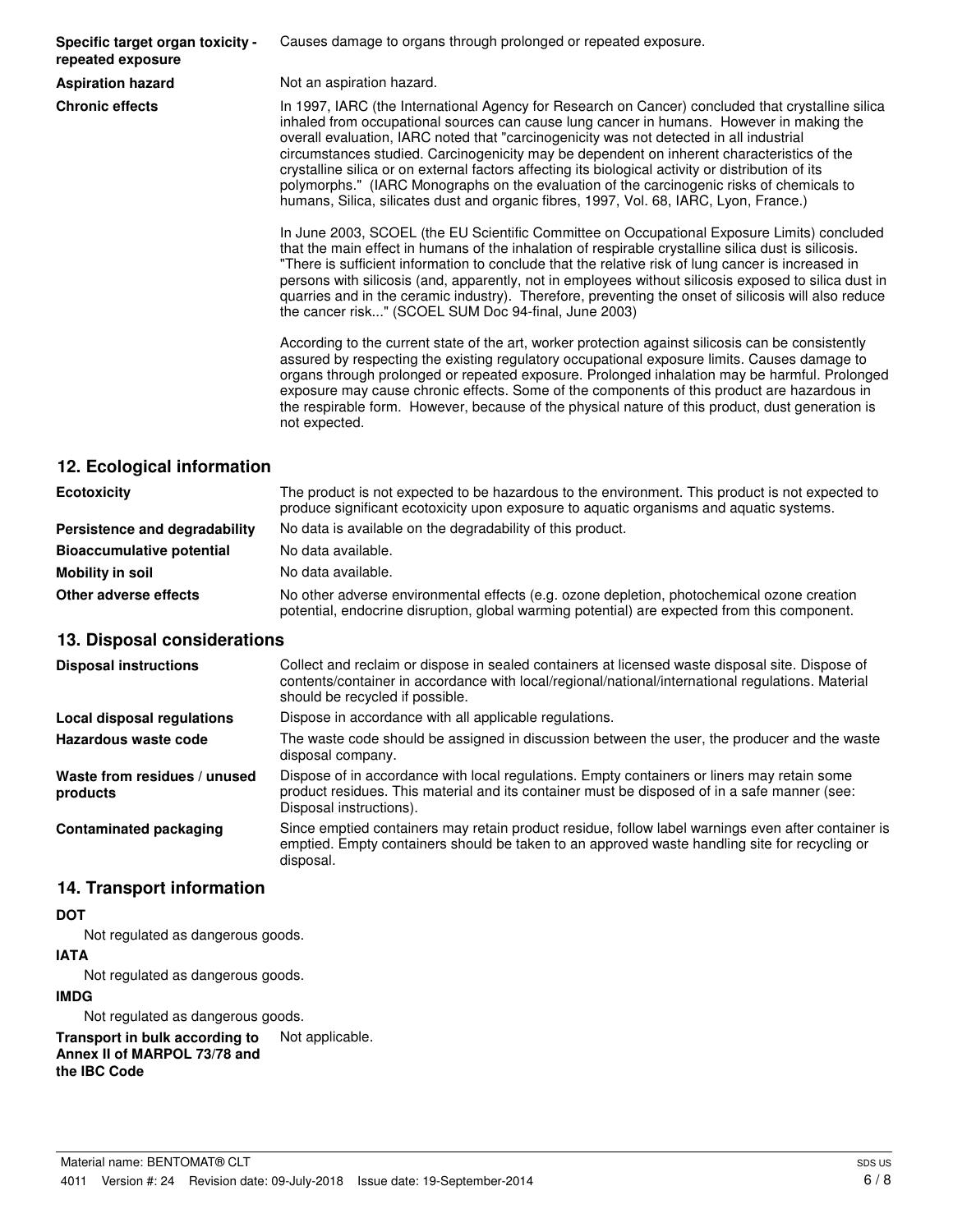**15. Regulatory information** OSHA Process Safety Standard: This material is not known to be hazardous by the OSHA Highly Hazardous Process Safety Standard, 29 CFR 1910.119. This product is a "Hazardous Chemical" as defined by the OSHA Hazard Communication Standard, 29 CFR 1910.1200. **US federal regulations Toxic Substances Control Act (TSCA) TSCA Section 12(b) Export Notification (40 CFR 707, Subpt. D)** Not regulated. **CERCLA Hazardous Substance List (40 CFR 302.4)** Not listed. **SARA 304 Emergency release notification** Not regulated. **OSHA Specifically Regulated Substances (29 CFR 1910.1001-1052)** CRISTOBALITE (CAS 14464-46-1) Cancer QUARTZ (SIO2) (CAS 14808-60-7) Cancer CRISTOBALITE (CAS 14464-46-1) lung effects QUARTZ (SIO2) (CAS 14808-60-7) lung effects CRISTOBALITE (CAS 14464-46-1) immune system effects QUARTZ (SIO2) (CAS 14808-60-7) immune system effects CRISTOBALITE (CAS 14464-46-1) kidney effects QUARTZ (SIO2) (CAS 14808-60-7) kidney effects **SARA 302 Extremely hazardous substance Superfund Amendments and Reauthorization Act of 1986 (SARA)** Not listed. **SARA 311/312 Hazardous** No (Exempt) **chemical**

**SARA 313 (TRI reporting)**

Not regulated.

#### **Other federal regulations**

#### **Clean Air Act (CAA) Section 112 Hazardous Air Pollutants (HAPs) List**

Not regulated.

#### **Clean Air Act (CAA) Section 112(r) Accidental Release Prevention (40 CFR 68.130)**

Not regulated.

**Safe Drinking Water Act** Contains component(s) regulated under the Safe Drinking Water Act.

| <b>Food and Drug</b> | Total food additive       |  |
|----------------------|---------------------------|--|
| Administration (FDA) | Indirect food additive    |  |
|                      | <b>GRAS</b> food additive |  |

**US state regulations** WARNING: This product contains a chemical known to the State of California to cause cancer.

**California Proposition 65**



**(SDWA)**

WARNING: This product can expose you to QUARTZ (SIO2), which is known to the State of California to cause cancer. For more information go to www.P65Warnings.ca.gov.

#### **California Proposition 65 - CRT: Listed date/Carcinogenic substance**

QUARTZ (SIO2) (CAS 14808-60-7) Listed: October 1, 1988 **US. California. Candidate Chemicals List. Safer Consumer Products Regulations (Cal. Code Regs, tit. 22, 69502.3, subd. (a))**

CRISTOBALITE (CAS 14464-46-1) QUARTZ (SIO2) (CAS 14808-60-7)

#### **International Inventories**

| Country(s) or region | Inventory name                                             | On inventory (yes/no)* |
|----------------------|------------------------------------------------------------|------------------------|
| Australia            | Australian Inventory of Chemical Substances (AICS)         | Yes                    |
| Canada               | Domestic Substances List (DSL)                             | Yes                    |
| Canada               | Non-Domestic Substances List (NDSL)                        | No                     |
| China                | Inventory of Existing Chemical Substances in China (IECSC) | Yes                    |